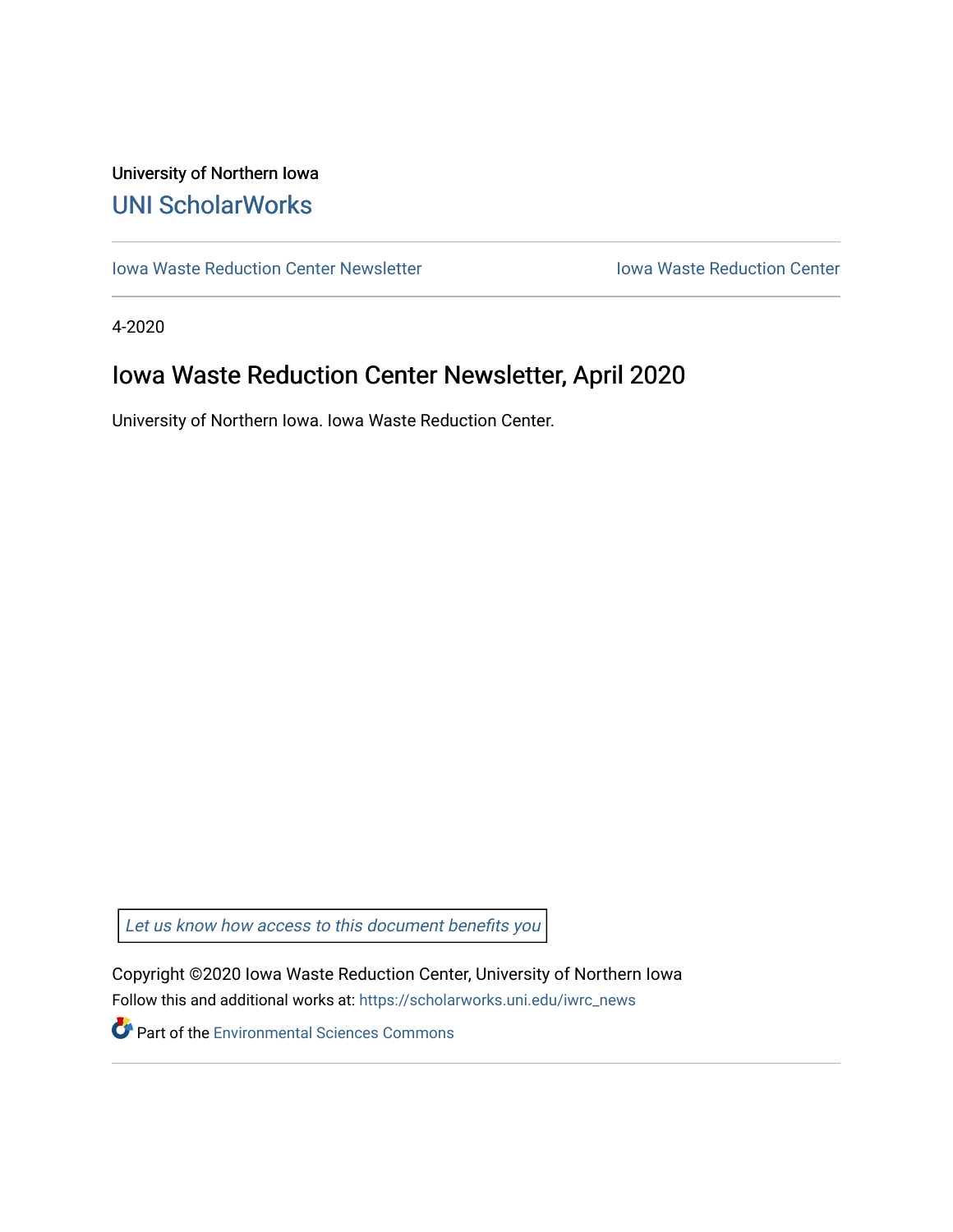#### **April 2020**



#### **COVID-19 : The Perspective from a UNI Student**

Without question, COVID-19 is having an impact on every single one of us and life is going to look different on the other side. One very sad reality that has hit the IWRC during this pandemic is that we won't see Abby Palmer around the office anymore.

Abby has been a student intern with us since her very first semester at UNI, believe it or not, she actually has more seniority than three of our full time staff members. She has become an integral part of our team and the idea of not seeing her around the office when we come back is hard to fathom.

The full story is that Abby has accepted an incredible summer internship opportunity that extends into next school year, so she was going to be finishing her time at the IWRC in May...plenty of time for us to say a proper goodbye. Little did we know that Friday, March 13th (the day before Spring Break) would be the last day she'd be at her desk.

It's easy to get caught up in our own lives in these times, we should step back and recognize how it's impacting others. I've asked Abby a few questions so she can tell us all the story of how COVID-19 is impacting her personally, at work and with her schooling.

We at the IWRC want to extend our sincerest gratitude for everything Abby has done for us. While we know she will always stay in touch and be a part of the IWRC family forever, she will be deeply missed.

Thank you Abby and best of luck on all of your future endeavors...you will do great things!

Joe Bolick, Director Iowa Waste Reduction Center

To read the full article on how COVID-19 is affecting Abby, click [here.](https://iwrc.uni.edu/covid-19-the%C2%A0perspective-from-a-uni-student%C2%A0)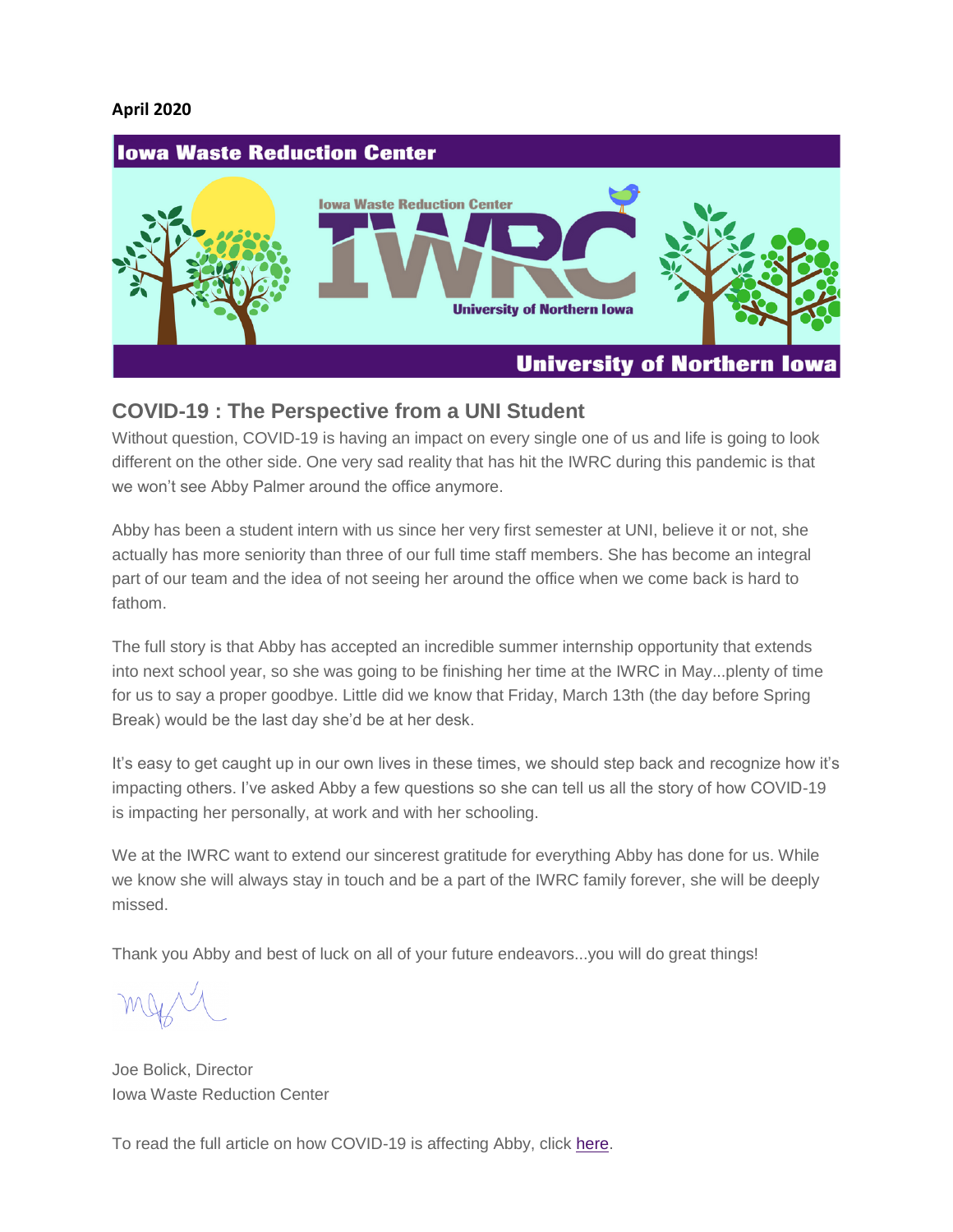

#### **IWRC Energy Assistance Program Web Page Now Available**

The IWRC energy assistance program has officially implemented its two-year pilot program called "The Iowa Energy Efficiency Assistance Program for Rural Small Businesses." This project will be assisting rural Iowa small businesses in reducing energy consumption through two objectives: providing free on-site energy efficiency audits and developing a comprehensive education program.

The program's educational [web page](https://iwrc.uni.edu/iowa-energy-efficiency) has now gone live on the IWRC website and is available for Iowa rural small business, as well as others, to utilize.

For more information on this program please go to [iwrc.org](https://iwrc.org/) or contact the IWRC at 1-800-422- 3109.

### **More Added to COVID-19 Resource Page**

The IWRC's response page for COVID-19 [\(https://iwrc.uni.edu/covid\)](https://iwrc.uni.edu/covid) links to a lot of helpful resources and services for anyone who is in need of their use.

We have included a map of Iowa's food banks in case you are in need of some assistance, helpful tips and tricks for minimizing food waste while social distancing, and a bunch of educational activities over the topics of food waste, composting, and energy efficiency for children to utilize.

Please reach out to any of our programs if we can assist. If we can't help you, we will try to find someone who can. As always, be safe, stay healthy and we will all get through this together!

### **Minor Source Emissions Inventory Assistance - New Deadline**

MSEI season is still underway. Facilities in the central third of Iowa, as well as portable plants, must submit their 2019 MSEI now by **June 15, 2020**. The IWRC's Iowa Air Emissions Assistance Program has many resources available to help including tutorials, calculators, checklists, and even one-on-one training sessions at no charge for Iowa businesses with less than 100 employees. For more information, visit <https://iwrc.uni.edu/msei>